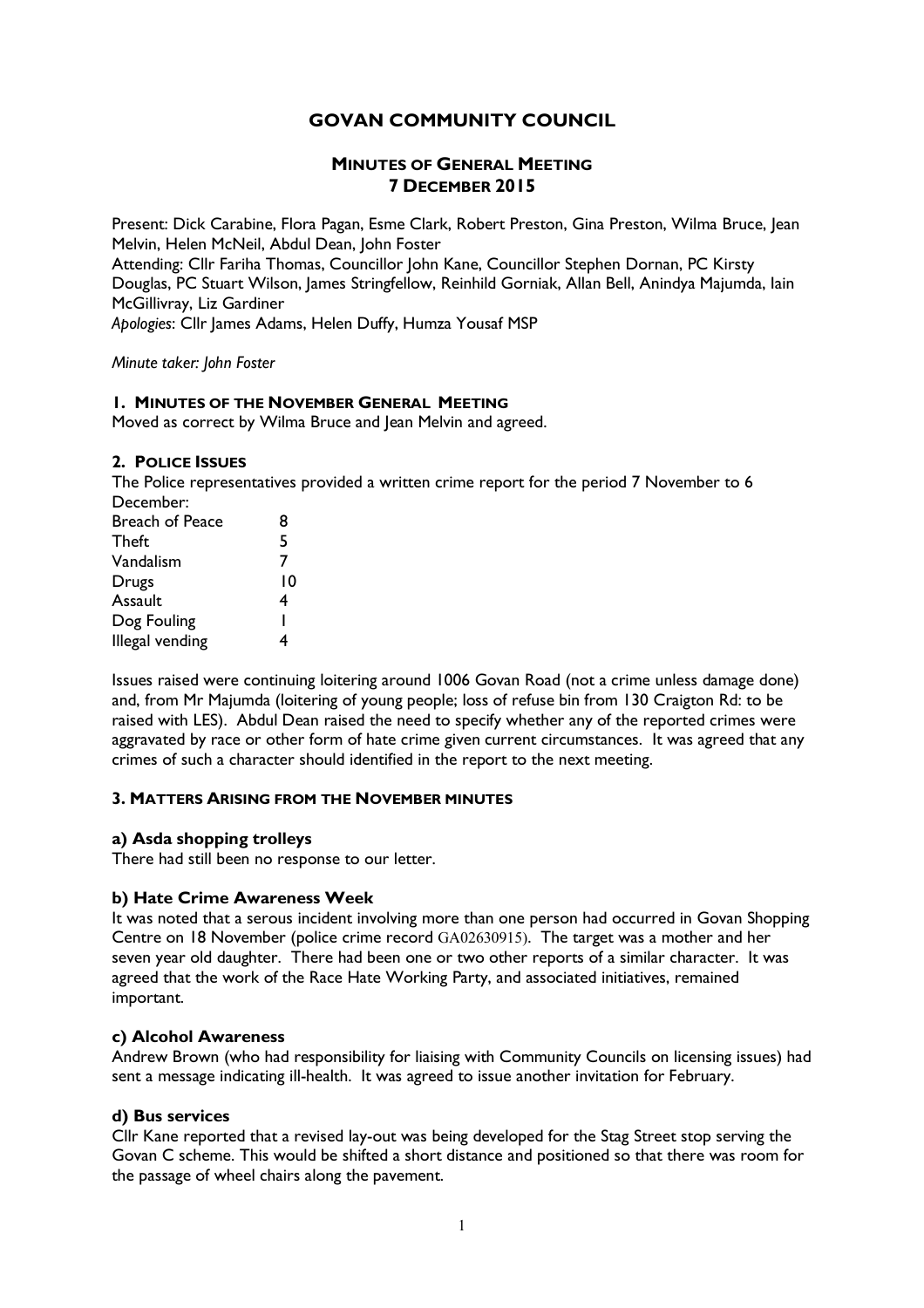## **e) Cuts and People's Assembly against Austerity**

Councillor Kane reported that figures for 2016-17 would not be available from the Scottish government before January but that the Council was preparing for cuts of £74m for the coming year and £54m for 2017-18. There would be a further report for the next meeting.

## **f) Graving Dock**

The Community Council reasserted its support for the rescue and redevelopment of the site – though recognising its success would depend on it becoming part of the wider heritage project coming out of the Charrette discussions in which the City Council would have to play the leading role. The Charrette report was now available at

https://www.glasgow.gov.uk/councillorsandcommittees/viewSelectedDocument.asp?c=P62AFQDNT1 2UUT812U . Iain McGillivray reported that there were 7,000 signatures on the website petition for a heritage centre: he noted that the ownership of the site, nominally New City Vision, was in the hands of Irish Government's NAMA debt agency who would be seeking to maximise its recovery value. Cllr Kane noted that discussions were continuing following the Charrette report as part of the City Deal implementation.

### **g) Southern Hospital: signage**

A letter had been sent regarding the need for additional signage for the buildings at the south of the new building such as the neurosciences Block J.

### **h) Future of Govan Shipyard**

Chris Jones from BAE had phoned our Secretary to report on the confirmed order of 8 Type 26 frigates and two patrol vessels together with R&D funding to design a simpler and less expensive frigate for the export market. Questions were raised about the feasibility of commercial shipbuilding and it was noted by Cllr Thomas that for the medium future the security costs associated with defence contracts would make such work uncompetitive – although in the long-run this might be feasible.

#### **i) Govan Fair**

Jimmy Stringfellow sought to distribute forms for membership of the new Govan Fair limited company. Jean Melvin asked what rights such membership would bring. She was told that after a year she would be eligible to be chosen by the existing Board of Directors for membership of the Board should they see fit. Liz Gardiner noted that there was also an 'operational' committee that was responsible for the organisation of the Fair.

Others indicated that such a structure did not match the usual democratic procedure for community-based organisations in which an AGM would democratically elect an executive committee.

## **j) 31 Burleigh Street: application for a bookmakers**

This had been approved despite strong arguments against in general amenity terms. Legally, however, the arguments had been weakened by the current nature of planning law in Scotland that did not distinguish betting offices from other offices, such as solicitors' offices, under category 2. Given the current Scottish Parliament consultation on planning regulations, it was agreed to write to our MSP Johann Lamont requesting that betting offices be recategorised and local government given greater powers to take into account social factors such as proximity to other betting offices and public houses and the residential character of the street.

## **k) Potholes: Crossloan/Craigton Roads**

Councillor Thomas reported that LES were in the process of repairing. It was noted that recent rains resulted in significant accumulations on some roads locally as a result of drains blocked by leaf fall. There was discussion as to how far the allocation of LES resources was appropriate – both in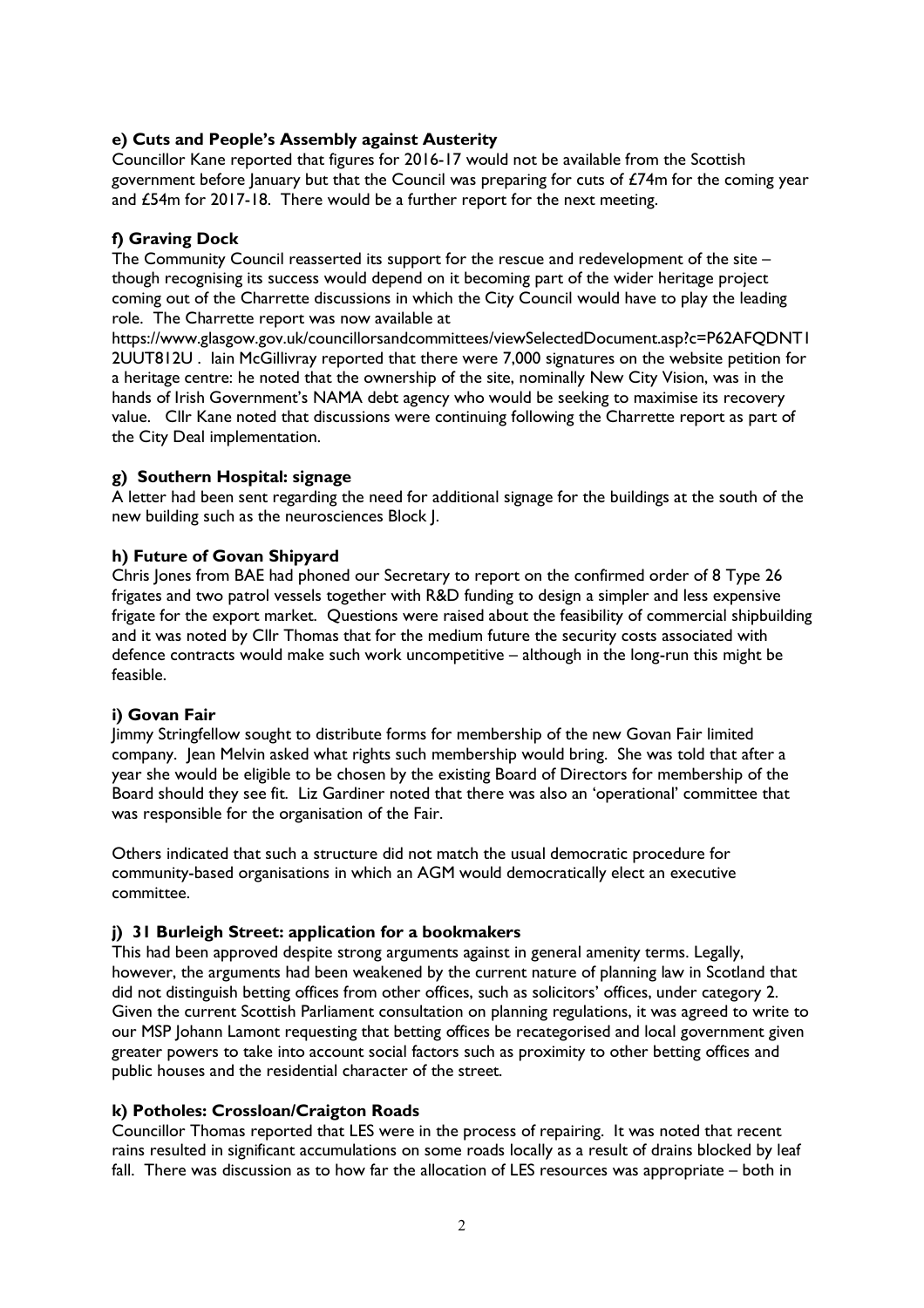terms of giving priority to the city centre or to those areas prone to serious flooding elsewhere in the city.

### **4. COMMUNITY COUNCIL ORGANISATION**

#### **a) Membership of the Community Council**

Elections for the three vacant places were taking place that day and the results would be declared the following morning.

#### b) **Govan Letter**

The few remaining copies were distributed at the meeting.

#### **c) Accounts for the past financial year**

These were being audited currently and would be available for despatch to the City Council very soon.

#### **5. CORRESPONDENCE**

a) **Johann Lamont MSP**: surgery dates for December and January

#### **b) Blocking of access in Rathlin Street and Wardrop Streets**

The Secretary would visit to assess how far GHA vans were blocking access in Wardrop and Rathlin Streets

#### **c) Bus Services**

Gordon MacKay had written reporting correspondence with SPT on the temporary terminus arrangements for No 3 and No 34 First Buses in Helen Street which had involved prospective passengers having to wait at the stop while the buses themselves were parked stationary at fifty yards' distance. SPT explained that there was only space for one bus at the stance but they would instruct drivers to use it whenever vacant.

#### **6. PLANNING**

There was none.

#### **7. COUNCILLOR'S REPORT**

Councillor Kane gave the report. The major issue of Council cuts had already been noted. Immediately he wanted to thank people in Govan for their support for the Mary Barbour project and their participation in the assessment of maquettes for the statue. These were on tour across the City and were an active part of the fund-raising process. There had been a number of outstanding fund-raising events in association with Govan Loves Christmas.

It was also noted and welcomed that a Community Council had been formally reconstituted in Drumoyne.

### **8. AOCB**

### **Tickets for the Lord Provost's Pensioners Christmas lunch**

Jean Melvin asked how the Reminiscence Group could secure tickets. It was noted that the usual procedure was for an organisation to write to the Glasgow Old People's Welfare Committee via the Lord Provost's Office.